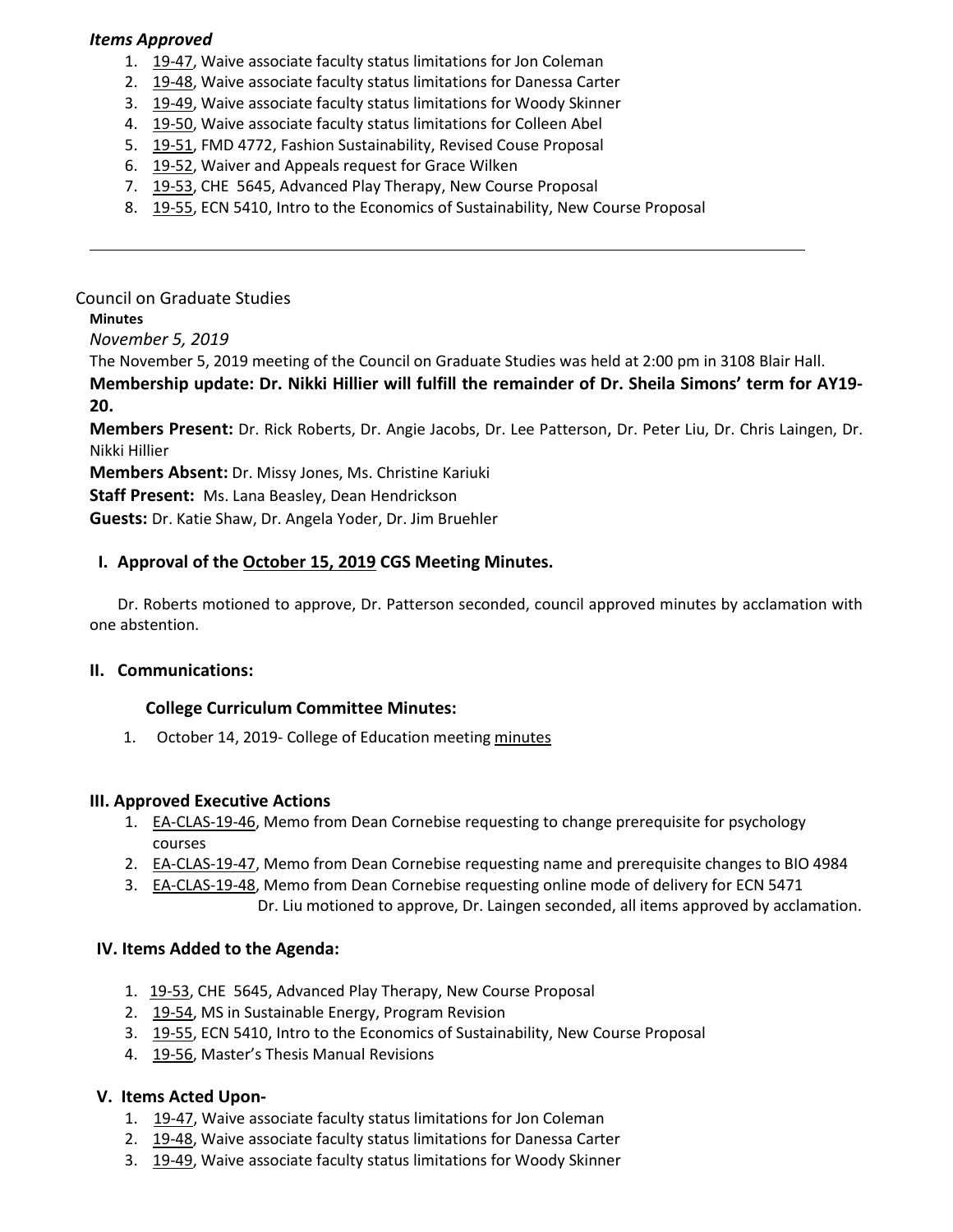4. [19-50,](http://castle.eiu.edu/eiucgs/currentagendaitems/agenda19-50.pdf) Waive associate faculty status limitations for Colleen Abel

 Council voted for 19-47 through 19-50 as a block. Dr. Roberts motioned to approve all, Dr. Hillier seconded, all items approved.

5. [19-51, F](http://castle.eiu.edu/eiucgs/currentagendaitems/agenda19-51.pdf)MD 4772, Fashion Sustainability, Revised Couse Proposal

 Presented by Dr. Shaw. Dr. Liu motioned to approve, Dr. Patterson seconded, motion passed unanimously.

6. [19-53](http://castle.eiu.edu/eiucgs/currentagendaitems/agenda19-53.pdf), CHE 5645, Advanced Play Therapy, New Course Proposal

Chair Jacobs asked to suspend bylaws to allow items 19-53 and 19-55 to be acted on at this meeting. Dr. Patterson motioned to suspend bylaws and Dr. Hillier seconded, motion passed. Dr. Yoder presented this item, council requested edit to section 15a. Dr. Laingen motioned to approve item with the requested edit, Dr. Hillier seconded, motion passed unanimously.

7. [19-55,](http://castle.eiu.edu/eiucgs/currentagendaitems/agenda19-55.pdf) ECN 5410, Intro to the Economics of Sustainability, New Course Proposal

Dr. Bruehler presented, council requested edit to page 2 Part 1 to check "course is used an elective." Dr. Patterson motioned to approve with requested edit, Dr. Roberts seconded, motion passed unanimously

8. [19-52, W](http://castle.eiu.edu/eiucgs/currentagendaitems/agenda19-52.pdf)aiver and Appeals request for Grace Wilken

 Dr. Liu explained that the student needed the Sustainable Energy degree for a job and Dean Hendrickson explained that the catalog states the dual degree should be earned concurrently thus the need for the waiver. Dean Hendrickson discussed the language and stated that the catalog states "concurrently and simultaneously" and he believed he could not approve the waiver for this reason. He also noted that this could create problems in the future if a student wanted to come back and then complete a dual. He did speak with the Registrar at that time who also believed it was not the best practice. Dr. Lee and Dr. Jacobs then stated that after gathering information they believed that the Council should approve the waiver because the student was advised that this was the route to take and they did not want to "punish" the student. Dr. Laingen motioned to approve the item, Dr. Hillier seconded, and the motion passed. It was noted that we need to discuss changes so we do not have issues in the future. The Dean did note that our current language is too restrictive and he is looking into a second master's degree policy where hours could be shared.

# **VI**. **Items Pending:**

# **VII. Other Items:**

# **VIII. Committee Reports:**

- Library Advisory Board Lee Patterson : They met and discussed the implementation of the strategic plan and were asked questions about "What could the library do to improve, what did we like about the library etc."
- Academic Technology Advisory Committee Rick Roberts: no report